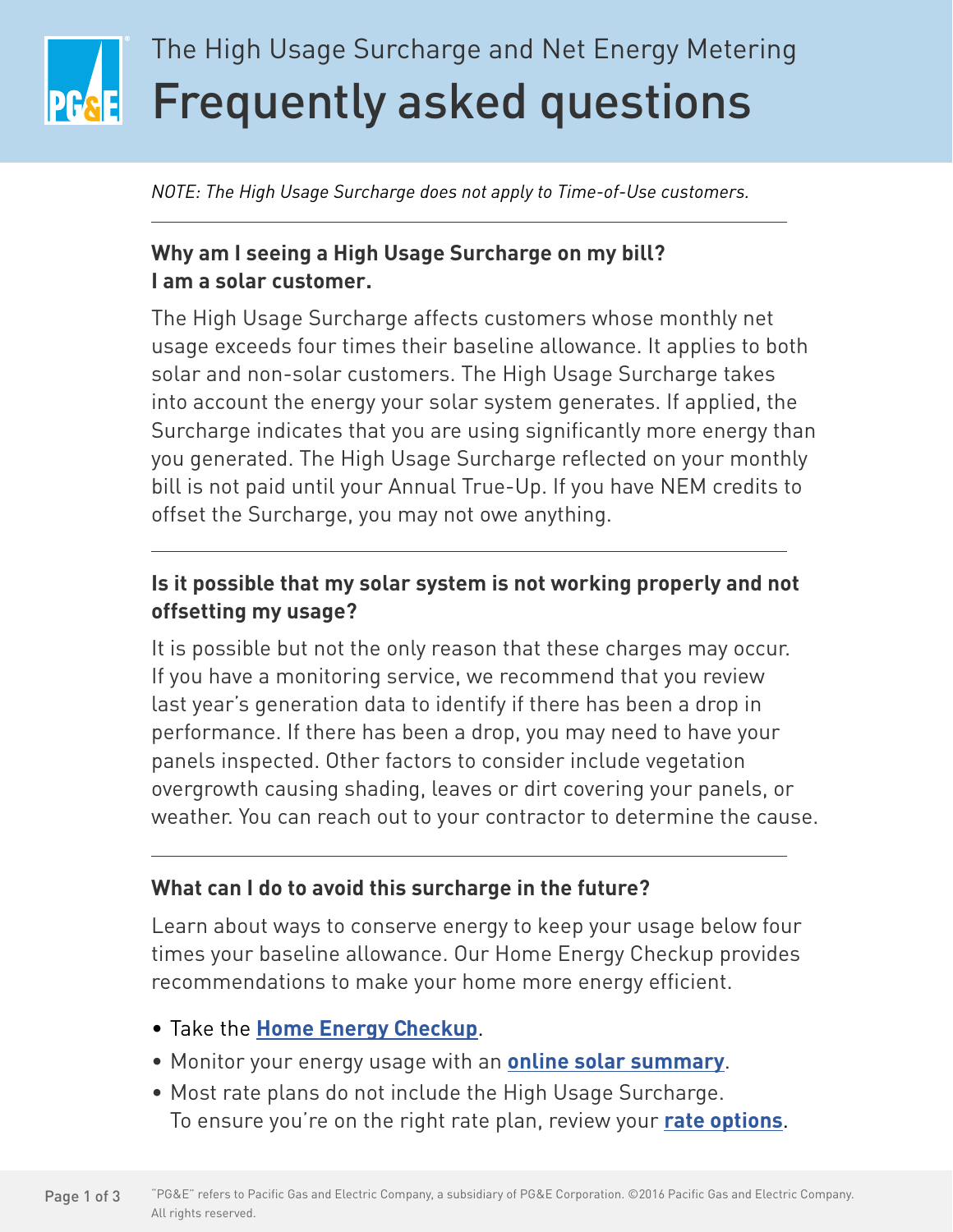# Frequently asked questions The High Usage Surcharge and Net Energy Metering

### **How often will this High Usage Surcharge be reflected on my bill? When will I know if I owe anything?**

The High Usage Surcharge is incurred during each billing period where usage exceeds four times the baseline allowance.

As a Net Energy Meter customer, this High Usage Surcharge, like your energy charges and credits, is reconciled at your Annual True-Up. The High Usage Surcharge is put into a bank. At the end of the year, your NEM credits can offset these charges and you may not owe anything.

On page 6 of your Energy Statement you'll find the following section regarding your electric charges and tier usage.

| <b>Details of NEM Charges</b>                                                                                                                                                                                                                     |                                                                                                                                                                                                            |                                 |                                                                       |                                                | <b>Service Information</b>                                                                                                                                                                                                                                                                                                                                                                     |                                                                                              |
|---------------------------------------------------------------------------------------------------------------------------------------------------------------------------------------------------------------------------------------------------|------------------------------------------------------------------------------------------------------------------------------------------------------------------------------------------------------------|---------------------------------|-----------------------------------------------------------------------|------------------------------------------------|------------------------------------------------------------------------------------------------------------------------------------------------------------------------------------------------------------------------------------------------------------------------------------------------------------------------------------------------------------------------------------------------|----------------------------------------------------------------------------------------------|
|                                                                                                                                                                                                                                                   | mm/dd/yyyy - mm/dd/yyyy (30 billing days)<br>Service For: 1234 MAIN STREET<br>Service Agreement ID: 9087654321<br>Rate Schedule: E1 TH Residential Service<br>Enrolled Programs: Net Energy Metering (NEM) |                                 |                                                                       |                                                | Meter #<br>Consumption<br>Net Generation<br>Net Usage<br><b>Baseline Territory</b><br>Heat Source<br>Serial<br>Rotating Outage Block                                                                                                                                                                                                                                                           | 1098765432<br>2.000.000000 kWh<br>-500.000000 kWh<br>1.500.000000 kWh<br>Electric<br>D<br>50 |
| mm/dd/yyyy - mm/dd/yyyy                                                                                                                                                                                                                           |                                                                                                                                                                                                            | Your Tier Usage                 |                                                                       |                                                |                                                                                                                                                                                                                                                                                                                                                                                                |                                                                                              |
| Tier 1 Allowance<br>Tier 1 Usage<br><b>A</b> Tier 2 Usage<br>High Usage<br>Energy Commission Tax<br><b>Monthly NEM Charges</b><br>Your NEM balance will be reconciled on your True-Up statement (mm/yyyy).<br>Net Average Daily Usage (kWh / day) | 303.00<br>303.000000<br>909.000000<br>288.000000                                                                                                                                                           | kWh<br><b>kWh</b><br>kWh<br>kWh | (30 days x 10.1 kWh/day)<br>@ \$0.xxxxx<br>@ \$0.xxxxx<br>@ \$0.xxxxx | \$XX.XX<br>XX XX<br>XX.XX<br>XX.XX<br>\$330.16 | <b>Additional Messages</b><br>Your energy consumption this month exceeded<br>four times your Baseline Allowance (Tier 1).<br>which is significantly above typical household<br>usage. As a result, you have incurred a state-<br>mandated charge for this High Usage. Please<br>visit pge.com/highusage to take advantage<br>of tools, free programs, and cost-saving tips to<br>help decrease | likelihood of incurring this                                                                 |
| Last Year<br>XX XX                                                                                                                                                                                                                                | Last Period<br>XX XX                                                                                                                                                                                       | <b>Current Period</b><br>50.00  |                                                                       |                                                | we of energy increases based on the<br>amount of energy used. Effective March 1.<br>your rate plan will be simplified and the number<br>of tiers will be reduced from 3 to 2. For more<br>information please visit: pge.com/tierchange.                                                                                                                                                        | wir a Tiered rate plan where                                                                 |

#### **High Usage Surcharge calculation**

- **STEP 1:** Multiply your Tier 1 [Baseline] Allowance by four.
- **STEP 2:** Compare it to your Net Usage.
- **STEP 3:** If your Net Usage is four times or more than your Tier 1 [Baseline] Allowance, the High Usage Surcharge will be reflected on your Energy Statement.

"PG&E" refers to Pacific Gas and Electric Company, a subsidiary of PG&E Corporation. ©2016 Pacific Gas and Electric Company. All rights reserved. Page 2 of 3